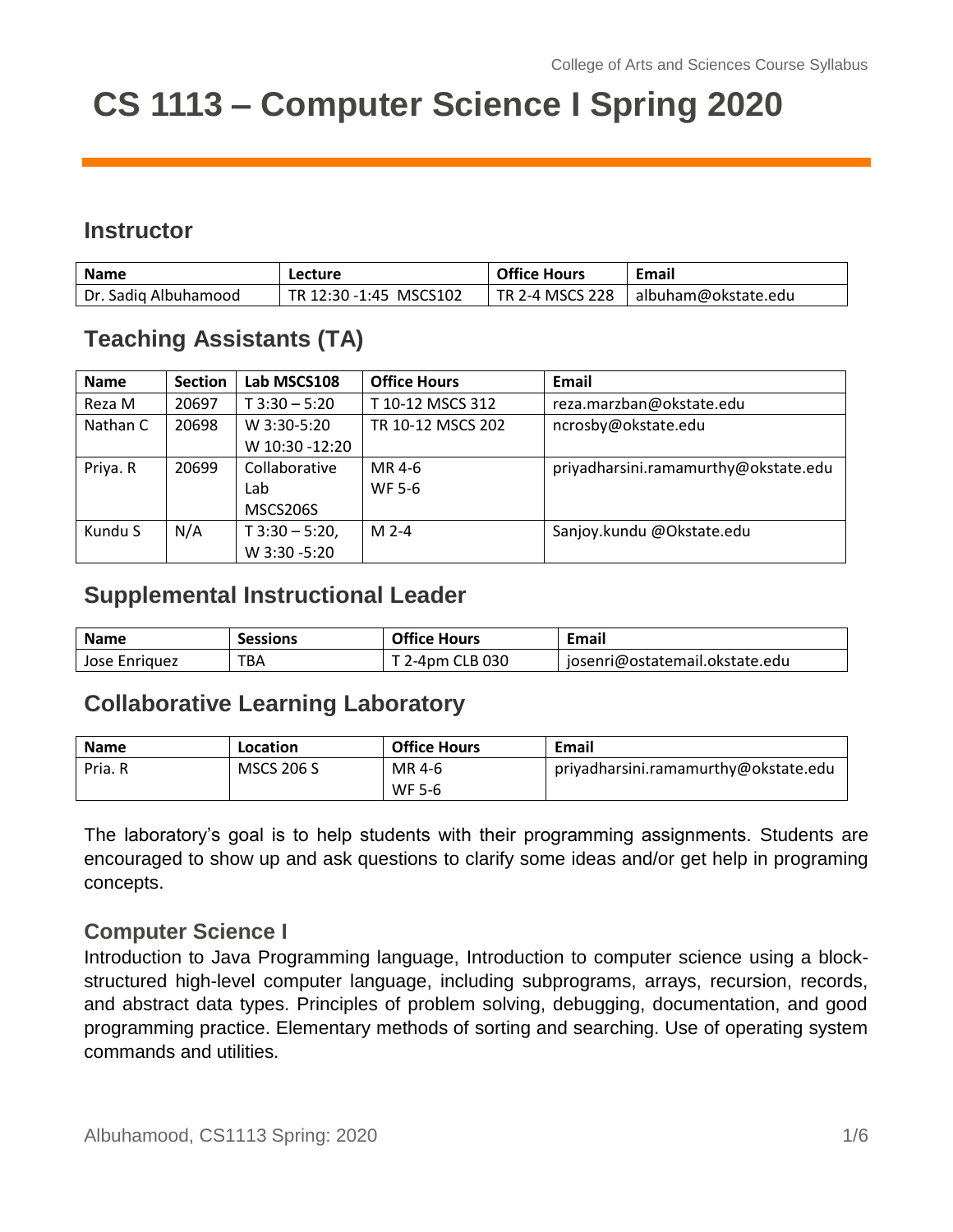#### **Prerequisites** MATH 1513 or equivalent

## **Objectives**

Learn problem solving using computers. Learn to design, write, and debug computer programs using the Java programming language. Learn to read and understand Java code. Learn some of the basics of Unix systems. Explore design and programming methodologies including object-oriented methodologies. Learn the basics of GUI programming in Java using Swing. Topics covered (as time permits):

- Introduction to UNIX operating system utilities
- Computer problem solving
- Fundamentals of Java programming
- Data types
- Java arithmetic
- String processing
- If statements
- Loops
- Arrays and ArrayLists
- Dividing code into methods
- Reading and writing files
- Debugging techniques
- Object-oriented programming

## **Textbook**

**Primary Text** In this particular course, an online textbook and assignment system called zyBooks will be used. Most of the assignments and programs will be covered through zyBooks and zyLabs, so it is a must to subscribe on zybooks. The following is how to subscribe:

- 1. Sign in or create an account at learn.zybooks.com
- 2. Enter zybook code: **OKSTATECS1113AlBuhamoodSpring2020**
- 3. Subscribe:
	- a. Subscription cost is \$77.
		- b. Students may begin subscribing on Dec  $30<sup>th</sup>$ , 2019.
		- c. The cutoff to subscribe is April 18<sup>th</sup> 2020.
		- d. Subscriptions will last until May 15, 2020.

**Secondary Text Resource** (Recommended): Introduction to Java Programming and Data Structures, Y. Daniel Liang

#### **Instructor Response Time**

Response time is 24-48 hours for all student inquiries. Providing grades and/or feedback for assignments will take up to 2 weeks of the assignment due date.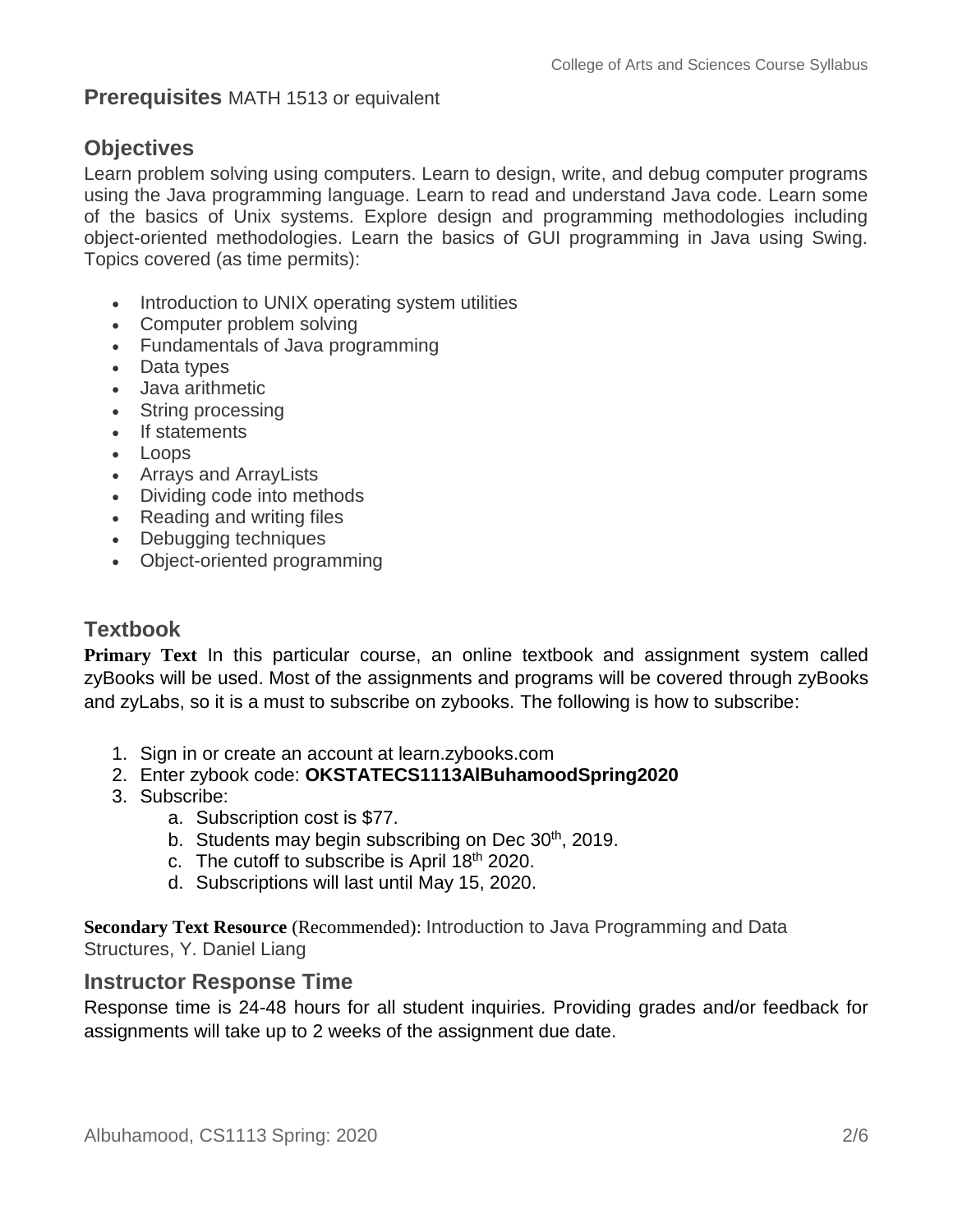Your emails are important to me. To ensure that I see your email, please make sure to begin the subject line with the course number in square brackets, followed by the message subject; for example: [CS 1113] Unable to compile a source code

#### **Participation Expectations**

This class will be challenging, and require a significant amount of time. You are, after all, learning a new language. The only way to become proficient is to do a lot of it. The typical rule of thumb is that you should expect to spend 2-3 hours studying the materials. This means that in addition to viewing the lectures, you should plan to spend 6-9 hours per week on average reading the text, doing the labs, writing the assigned programs, and other studying. Some weeks may require even more time than this.

**zyBook** reading of recommended topics and participating in some activities.

**Exercises** are given on most lectures to help improve understandings and be familiar with important skills. It will be in the form of a 15-minute exercise that is open book and open notes and you are encourage to consult with a colleague in solving it.

**Quizzes** are given weekly and some will be given as traditional quiz and some will be online on Canvas. The quizzes will specifically go over points from the week's slides. The quizzes will be given in class which will be timed at 5 to 7 minutes. If an online quiz is given in class, students are required to do it using a phone or a laptop.

**Lab Assignments (Labs)** are due during the lab session. Some labs must be shown to your Teaching Assistant for grading. Some labs will be turned into a Zybook auto grader that will assign the grade. **Labs cannot be turned in late and there will be no grading outside the lab time.**

**Programming Assignments (Programs)** are to be submitted after 2 weeks of assignment on the designated folder on Canvas. Programs will be evaluated line by line and a score is going to be given based on the logic of the Program and weather the Programs runs and provide the correct output to get a full grade.

**Exams** will be three monthly exams during the semester at the normal lecture time. All of these exams will be held in the lecture hall. A handwritten sheet of notes of two sides is allowed in the exam.

## **Late work policy**

Instructor may accept assignments turned in after the due date with a penalty **(-10% per day)**. **No assignment will be accepted after one week of the due date or** after the answers are published or shown in the lecture.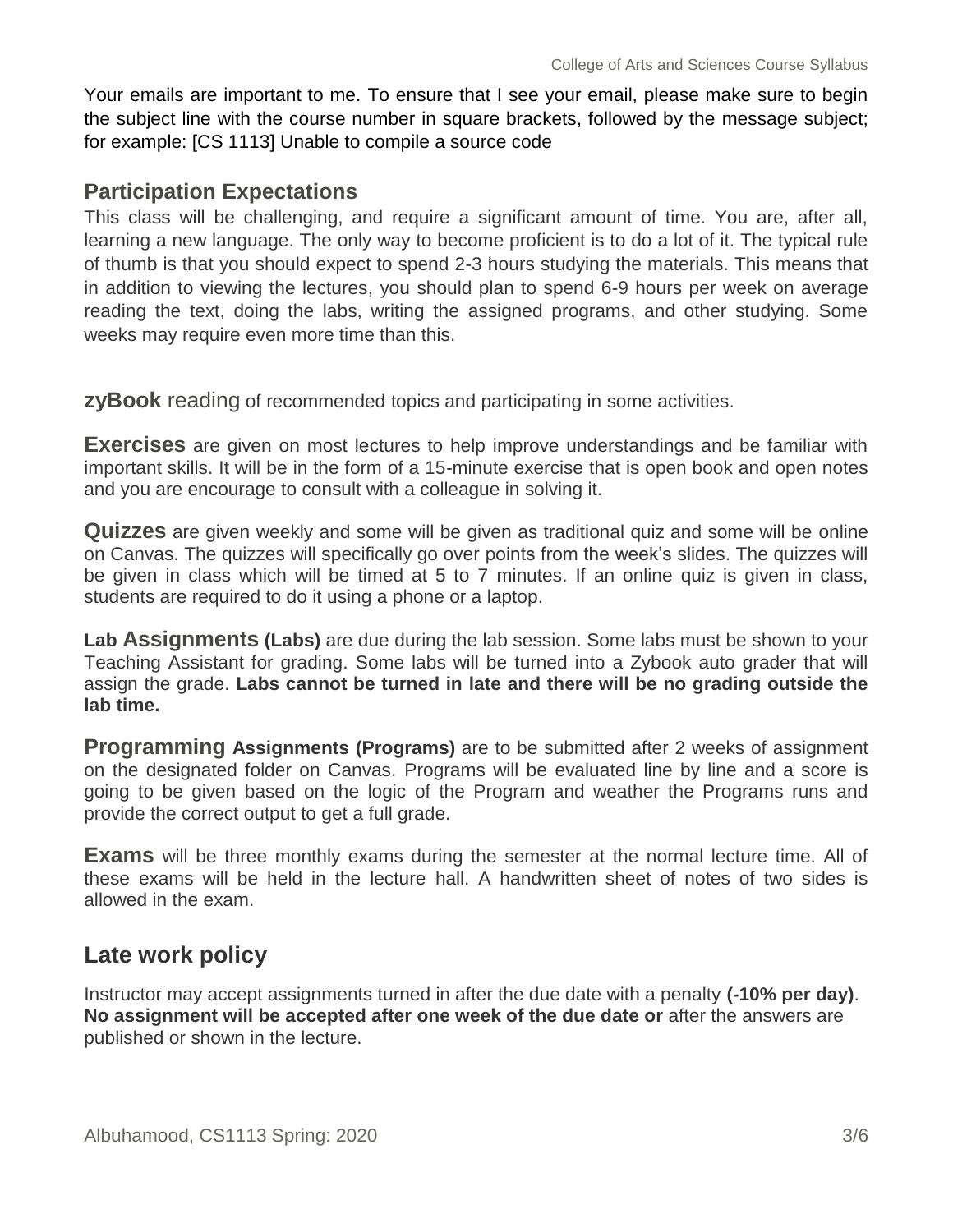## **Grading Policy**

Your grade in this course will be calculated according to the completion of the following assignments:

| <b>Assignment</b> | <b>Number</b> | <b>Points</b> | <b>Total</b> | Percentage |
|-------------------|---------------|---------------|--------------|------------|
| <b>Exercises</b>  | 13            | 3             | 39           | 4%         |
| Quizzes           | 13            | 7             | 91           | 9%         |
| Labs              | 12            | 25            | 300          | 30%        |
| Programs          | 6             | 35            | 210          | 21%        |
| Exams             | 3             | 70            | 210          | 21%        |
| Final             |               | 150           | 150          | 15%        |
| Total             |               |               | 1000         |            |

Final grades will be assigned according to the following scale:

| Grade | <b>Points Earned</b> |
|-------|----------------------|
| А     | $>= 900$             |
| B     | $800 - 899$          |
| С     | $700 - 799$          |
| וו    | $600 - 699$          |
| ⊏     | <600                 |

#### **Assignment submissions**

Programs must be submitted to Dropbox on Canvas. The code will be inspected for proper style, compiled, and executed on a few test cases. Code may be submitted and passed off multiple times, as long as the Canvas late submission window is open. After the last submission date, all submitted programs will be graded. All submitted source code will be checked for plagiarism. Plagiarized assignment will receive 0.

#### **Collaboration**

Discussion of concepts, ideas, and techniques is allowed. After discussion, each student must write up his/her own solution. Copying another person's work, in part or whole, is not allowed. Giving another student your work, in part or whole, is considered cheating as well. If you are unsure whether your collaboration is acceptable, speak with the instructor in advance. The internet is a great place to find out how to do things in Java, and we encourage you to use it for that purpose. However, copying a whole program or assignment, or a large chunk of one, and turning it in as your own work is cheating. Think about the purpose of an assignment. If what you are doing bypasses the purpose of the assignment, then it is probably cheating. Any violation of academic integrity would result in a undroppable grade of zero for that assignment and an additional reduction of one letter grade in the course and a report to the university administration. Major violations will result in a grade of F!.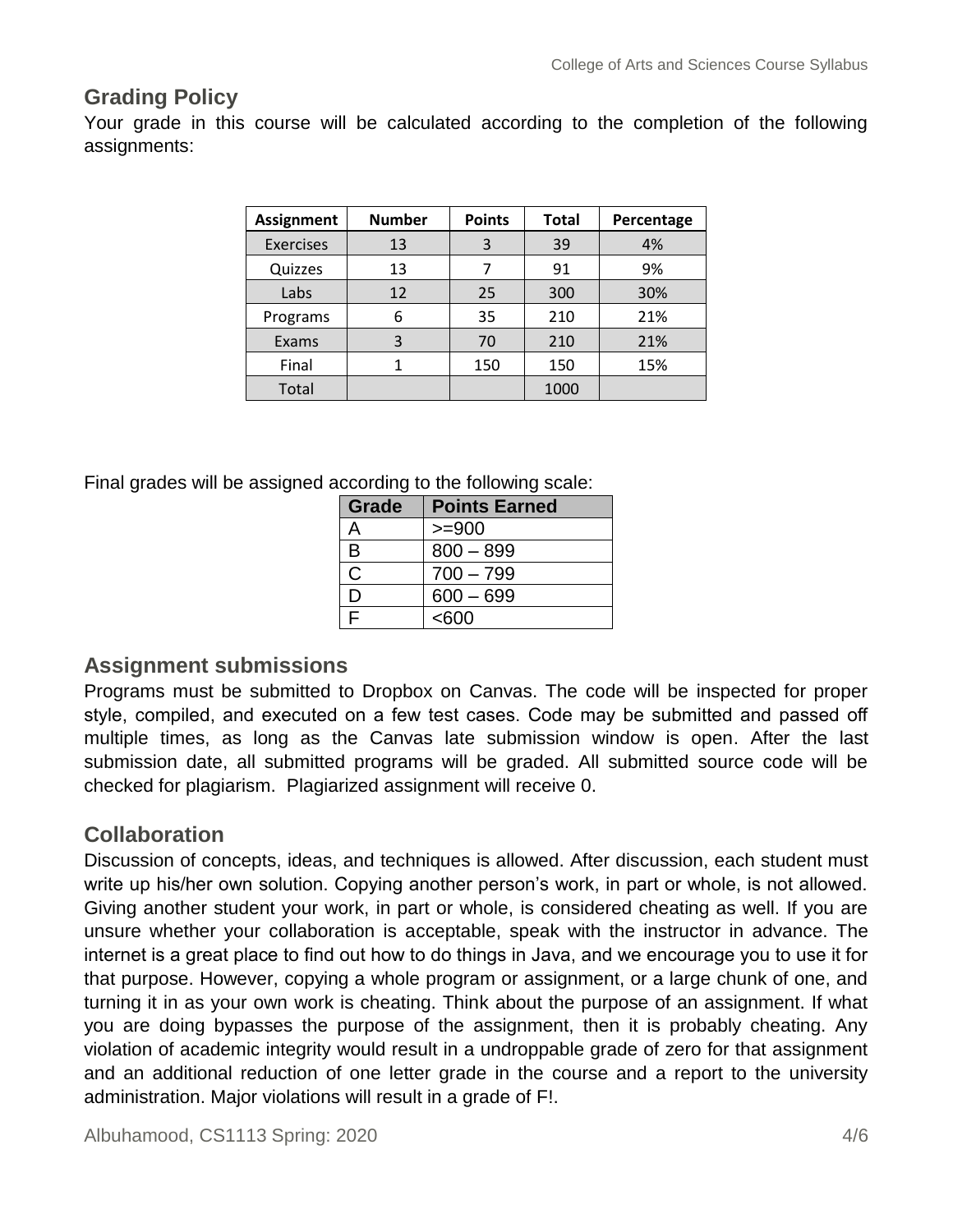# **Getting Help:**

There are quite a few ways to get help in this class. Here are some of them:

- Come to the office hours of the instructor or TAs.
- Visit the supplemental instruction leader sessions, reward will be giving to those who attend and ask for help.
- Free tutoring is available on campus through the Lasso center [\(https://lasso.okstate.edu/tutoring\)](https://lasso.okstate.edu/tutoring).
- You may go to any of the lab sessions and ask the TA for help about anything CS1 related, not just the labs.
- If you feel you may want study support, form a study group.
- If you find yourself getting behind, don't just drop out of the class. Instead, come in and discuss your options with the instructor or TAs. Do this early. It's hard to help you if you have missed a third of the semester's work.

#### **Development Environment**

**Course Schedule**

The course will use Java as the programming language. Lectures will use version 11 of Java.

- Java Development Kit (JDK), Version 11.0.1, at https://jdk.java.net/11/. Download the zip or tar.gz file for you operating system (under Builds heading).
- Netbeans [\(https://netbeans.org/\)](https://netbeans.org/) is a helpful tool that can be used to code and detect errors on early stages.

|             | Legends: E=Exercise | $Q = Q$ uiz<br>$L = Lab$    | P=Program               |  |
|-------------|---------------------|-----------------------------|-------------------------|--|
| <b>Date</b> | <b>Reading</b>      | <b>Topics</b>               | <b>Assignments</b>      |  |
| 1/14        | <b>Syllabus</b>     |                             |                         |  |
| 1/16        | zyBook 1            | Introduction to Java        | E1, L1                  |  |
|             |                     |                             |                         |  |
| $1/21$      | zyBook 2            | Variable /assignments       | Q <sub>1</sub>          |  |
| $1/23$      |                     |                             | E2, L <sub>2</sub> , P1 |  |
|             |                     |                             |                         |  |
| 1/28        | zyBook 3            | <b>Branches</b>             | Q2                      |  |
| 1/30        |                     |                             | E3, L3                  |  |
|             |                     |                             |                         |  |
| 2/4         | zyBook 4            | Loops                       | Q <sub>3</sub>          |  |
| 2/6         |                     |                             | E4, L4, P2              |  |
|             |                     |                             |                         |  |
| 2/11        |                     | <b>Review</b>               | Q4, E5                  |  |
| 2/13        |                     | Exam1                       | L5                      |  |
|             |                     |                             |                         |  |
| 2/18        | zyBook 5            | Arrays                      | E <sub>6</sub>          |  |
| 2/20        |                     |                             | Q5, L6, P3              |  |
|             |                     |                             |                         |  |
| 2/25        | zyBook 6            | <b>User-Defined Methods</b> | E7                      |  |